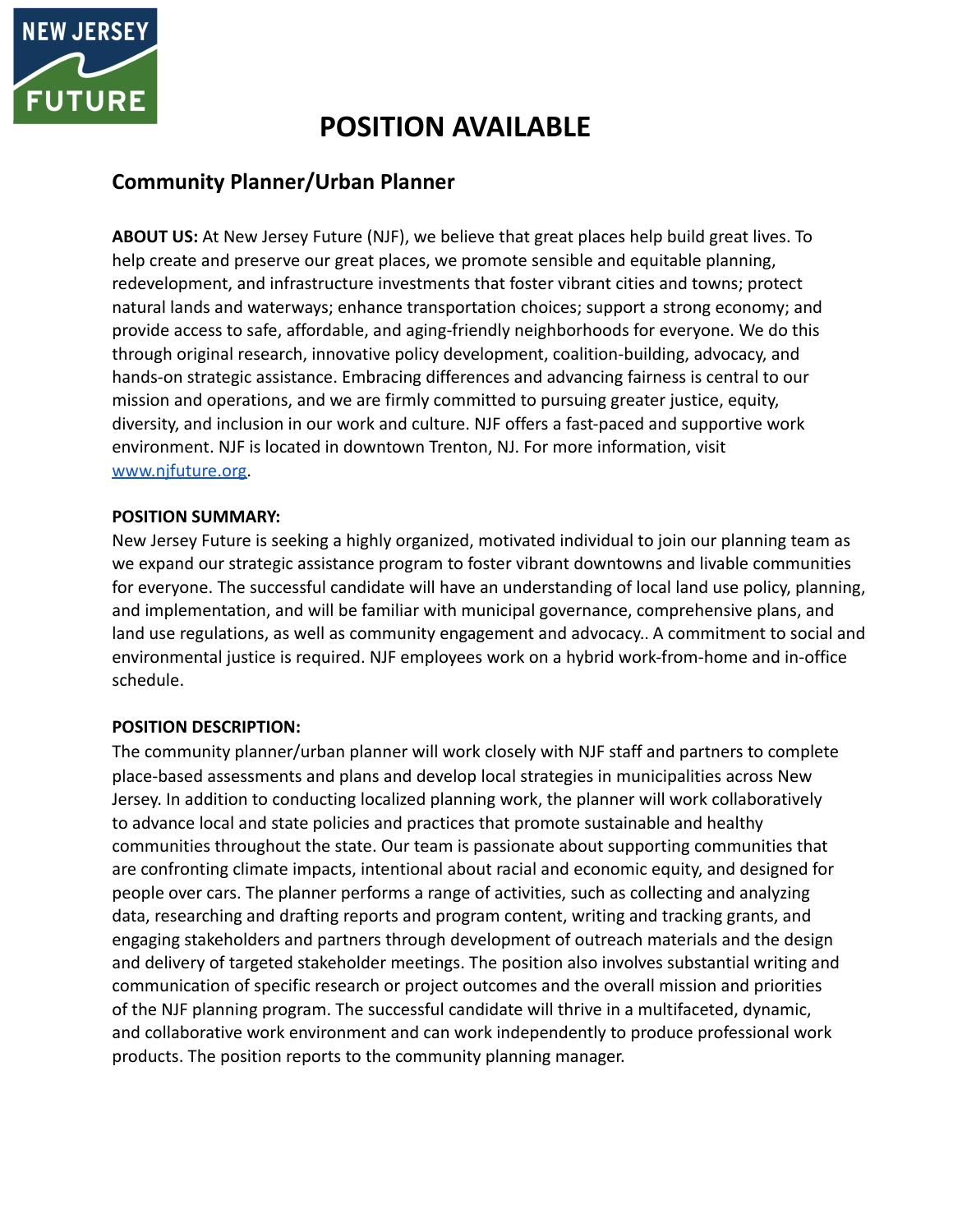### **RESPONSIBILITIES**

- Compile, evaluate, and summarize in writing environmental, economic, demographic, and land use data
- Review planning documents, municipal ordinances, and relevant studies to write local assessment reports and recommendations
- Conduct research and analysis, including quantitative and qualitative data assessments, with the ability to write-up the results of literature reviews, scans of planning tools and resources, and primary interviews
- Attend site visits and take relevant and accurate notes to be used in planning projects
- Write plans, reports, and ordinance and policy recommendations
- Communicate effectively with partners and clients orally and in writing
- Assist with preparing scopes of work and invoices
- Create and deliver professional presentations
- Engage with stakeholders and partners in a professional manner on behalf of New Jersey Future
- Participate in program marketing and client solicitation
- Write and edit articles, newsletter messages, blog posts, meeting minutes, promotional materials, direct emails and letters, etc
- Assist with program development and writing grant proposals

### **REQUIREMENTS**

- Motivated by the organization's mission and dedicated to creating equitable and sustainable communities
- Possess an understanding of smart growth planning principles
- Excellent writing and communication skills
- An understanding of municipal master planning, zoning, and other land use policies and practices
- Experience reviewing or working with municipal ordinances, plans, and policies
- Ability to identify and use relevant data to assess and characterize community features such as, but not limited to, flood risk, community assets or challenges, social capital, vulnerable populations, walkability, connectivity, mix of land uses, density, and proximity
- Ability to conduct secondary research in a timely, thorough, and accurate manner
- Comfortable with prioritizing and completing multiple tasks
- ArcGIS skills sufficient to create maps, conduct basic analyses, and participate in development of land use analysis methodologies
- Attention to detail in producing accurate and meaningful results and products
- Demonstrated ability to work cooperatively and be sensitive to diverse perspectives and positions
- A demonstrated commitment to diversity, equity, inclusion, and justice
- Ability to engage in creative thinking and problem-solving to advance community-building goals
- Flexibility to handle a wide array of tasks and topic areas
- Bachelor's degree in planning or related field or substitute experience
- Minimum one year experience related to community planning